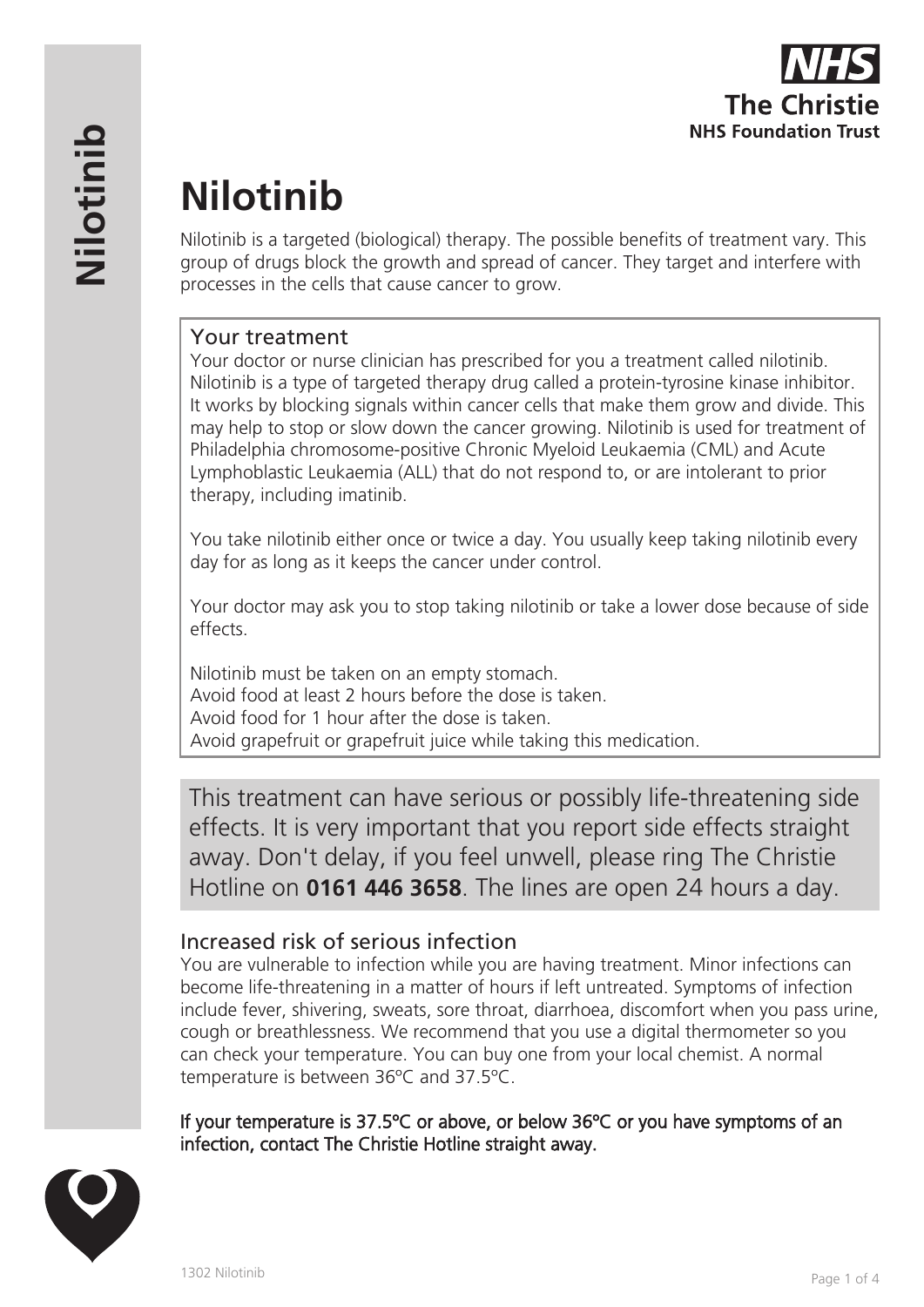# Possible side effects

Nilotinib can cause many different side effects. Some are more likely to occur than others. We are all different, so we may get different side effects with varying severity. Most side effects are usually temporary, but in rare cases they can be life-threatening. It is important to tell your hospital doctor or nurse about any side effects so they can be monitored and, where possible, treated.

# Common side effects (More than 1 in 10)

# • Anaemia (low number of red blood cells)

While having this treatment you may become anaemic. This may make you feel tired and breathless. Let your doctor or nurse know if these symptoms are a problem. You may need a blood transfusion.

## • Bruising or bleeding

This treatment can reduce the production of platelets which help the blood clot. Let your doctor know if you have any unexplained bruising or bleeding, such as nosebleeds, bloodspots or rashes on the skin, and bleeding gums. You may need a platelet transfusion.

You will have a routine blood test every day while you are in hospital to monitor the effects of the chemotherapy, but please tell your nurse if you experience any of the symptoms listed above.

### • Rash

You may develop a skin rash. This is usually mild and easily treated. Tell your doctor on your next visit.

## • Headache

Headache can sometimes occur and can be managed with painkillers. If it is severe you should contact The Christie Hotline.

## Uncommon side effects (less than 1 in 10)

### • Itching

You may develop itchy skin. Ask your doctor or nurse on your next visit and they may be able to prescribe a suitable treatment to help with this.

### • Diarrhoea

If this becomes a problem during or after your treatment, anti-diarrhoea tablets can be prescribed by your doctor. Ask the staff for a copy of 'Eating: help yourself' which has some useful ideas about diet when you are having treatment.

## • Nausea and vomiting (sickness)

The severity of this varies from person to person. Anti-sickness medication will be given along with your chemotherapy to prevent this. If you continue to feel or be sick, tell your nurse because your antisickness medication may need to be changed or increased.

## • Constipation

You may become constipated. Try to drink plenty of fluids and eat foods high in fibre. Tell your doctor who may prescribe a suitable laxative. Please contact The Christie Hotline if your constipation lasts more than 3 days or you experience abdominal discomfort.

### • Lethargy

Some chemotherapy may make you feel tired and lacking in energy. It can be frustrating when you feel unable to cope with routine tasks. If you do feel tired, take rest when necessary. Gentle exercise such as walking can be beneficial.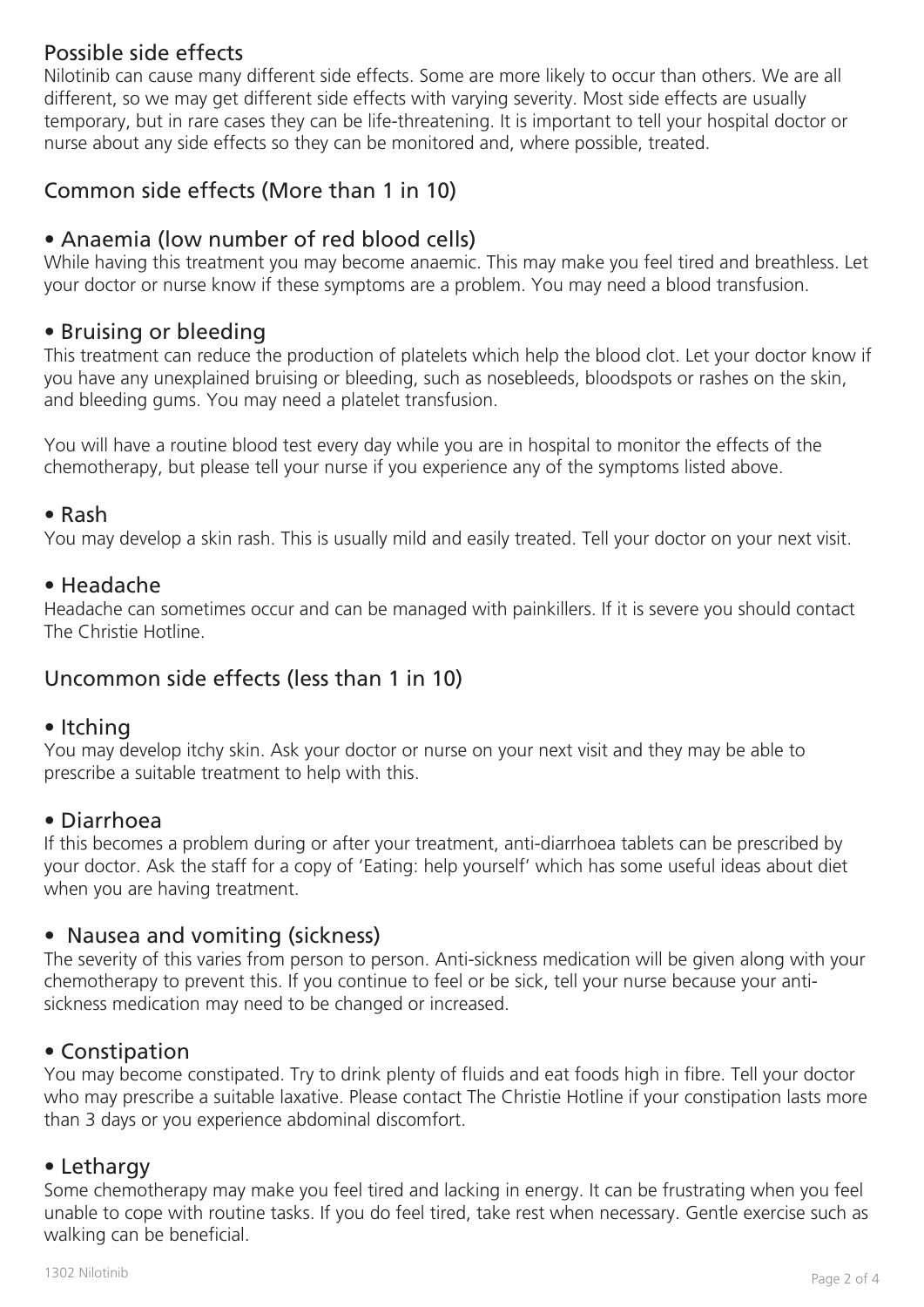# Rare side effects (less than 1 in 100)

## • Liver toxicity

A rare, but potentially serious side effect of nilotinib is liver toxicity. There may be elevations in transaminase, bilirubin, and lactate dehydrogenase. Liver function will be monitored while taking this medication.

#### Other medicines.

• Nilotinib may interact with several other types of medicines.This includes the herbal remedy St John's Wort. Tell your doctor about any medicines you are taking, including over-the-counter drugs, complementary therapies and herbal drugs.

• Do not take with grapefruit or Seville oranges; this includes eating them, drinking the juice or taking a supplement that may contain them.

## Sex, contraception & fertility

Protecting your partner and contraception We recommend that you or your partner use a condom during sexual intercourse while you are having the course of treatment. Nilotinib is dangerous to unborn babies and this will also protect you and your partner from any drugs that may be present in semen and in the vagina. If you suspect that you may be pregnant please tell your doctor immediately.

Fertility This treatment may affect your ability to have children. Your doctor or nurse should have discussed this with you. If not, please ask them before you start treatment.

### Medical and dental treatment

If you need to go into hospital for any reason, always tell the doctors and nurses that you are having nilotinib. Explain you are taking capsules that no one should stop or restart without advice from your cancer doctor. Give them contact details for your cancer doctor. Talk to your cancer doctor or nurse if you think you need dental treatment. Always tell your dentist you are taking nilotinib before having any dental treatment.

### Late side effects

Some side effects may become evident only after a number of years. In reaching any decision with you about treatment, the potential benefit you receive from treatment will be weighed against the risks of serious long term side effects to the heart, lungs, kidneys and bone marrow. With some drugs there is also a small but definite risk of developing another cancer. If any of these problems specifically applies to you, the doctor will discuss these with you and note this on your consent form.

### **Contacts**

If you have any general questions or concerns about your treatment, please ring the area where you are having treatment:

• Haematology CNS 0161 446 8167 or 918 7962

• Haematology Day Unit 0161 446 3924

For advice ring The Christie Hotline on 0161 446 3658 (24 hours)

Your consultant is: .....................................................................

Your hospital number is: ...........................................................

Your key worker is: ....................................................................